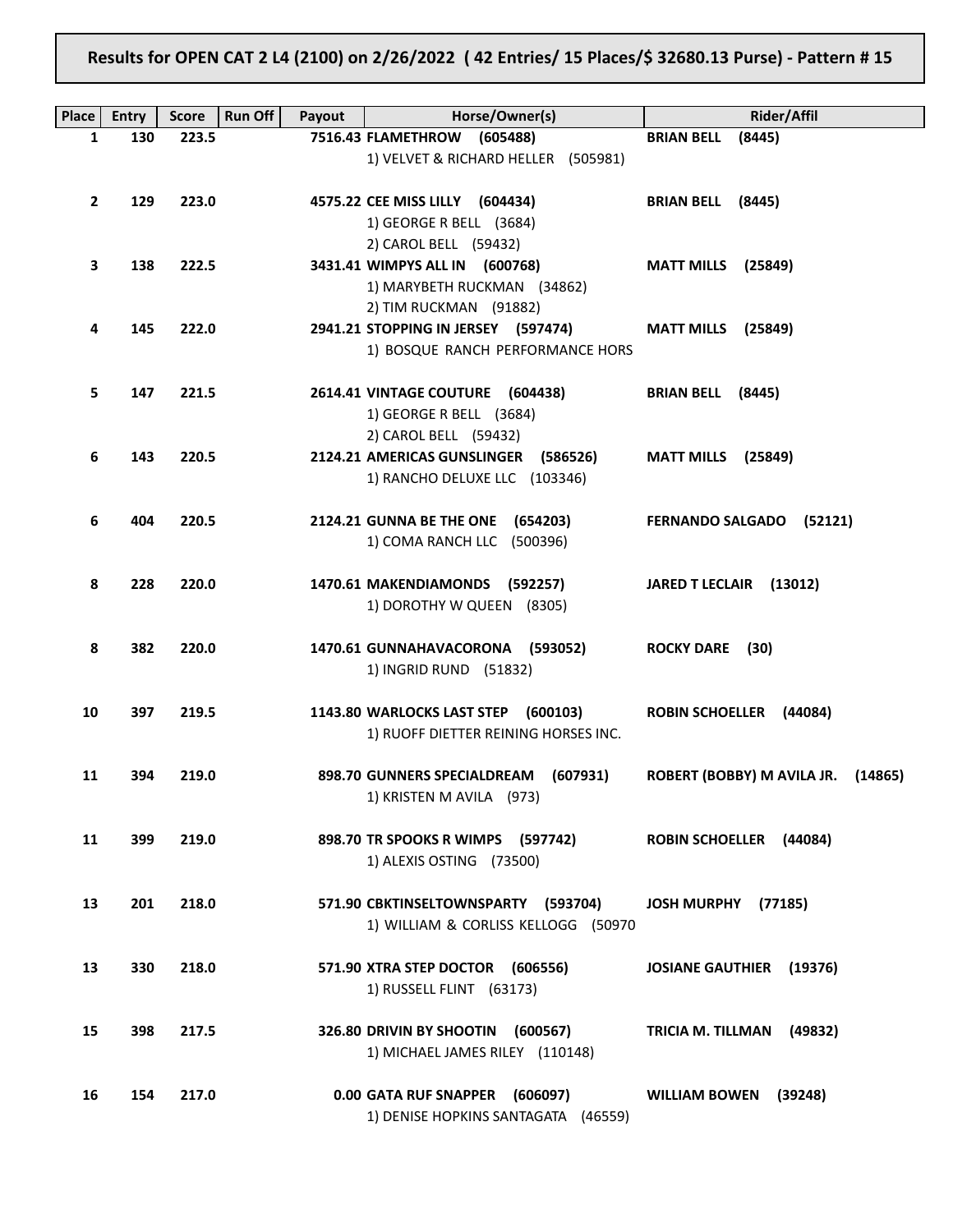| 16 | 327 | 217.0 | 0.00 WHIZKEY OR WHAT (598639)<br>1) HEATHER MAXWELL (111874)                      | <b>JOSIANE GAUTHIER (19376)</b>       |
|----|-----|-------|-----------------------------------------------------------------------------------|---------------------------------------|
| 16 | 343 | 217.0 | 0.00 MIGHTY JOE GUN (590893)<br>1) DANA CLARK (101304)                            | <b>SEAN JOHNSON</b><br>(42827)        |
| 16 | 405 | 217.0 | 0.00 FS GUNNATRASHYA (602472)<br>1) GILBERTO LEAL (48781)                         | FERNANDO SALGADO (52121)              |
| 20 | 325 | 216.5 | 0.00 CUSTOM JEWELER (602890)<br>1) BRIAN NOVELLO (49391)                          | <b>MATTHEW NOEL PALMER</b><br>(10540) |
| 21 | 339 | 216.0 | 2) MARK HURD (82983)<br>0.00 CEE N SPOOK (604068)<br>1) KINSEY FLING (91981)      | <b>SEAN JOHNSON</b><br>(42827)        |
| 22 | 144 | 215.5 | 0.00 EASTER GUNNY (599228)<br>1) ERIN L MCFARLAND (84006)                         | <b>SAM L SCHAFFHAUSER</b><br>(13398)  |
| 22 | 312 | 215.5 | 0.00 FLYIN THA RED EYE (601369)<br>1) ROBERT SANTAGATA (43998)                    | <b>KYLE SHAW</b><br>(42406)           |
| 24 | 321 | 215.0 | 0.00 WEST COAST SHOOTIN (602579)<br>1) DAVID MCBURNEY (38270)                     | CASS J. FOX (68627)                   |
| 25 | 395 | 214.5 | <b>0.00 SHINE CHUCK SHINE</b><br>(650330)<br>1) RUOFF DIETTER REINING HORSES INC. | ROBIN SCHOELLER (44084)               |
| 26 | 189 | 214.0 | 0.00 SMALL TOWN TINSEL (603905)<br>1) HAROLD G. CLEMMER JR. (55121)               | <b>NATHAN L. MORTON</b><br>(46013)    |
| 27 | 317 | 213.0 | 0.00 UNDENIIABLE (603240)<br>1) BRIAN NOVELLO (49391)                             | <b>MATTHEW NOEL PALMER</b><br>(10540) |
| 27 | 347 | 213.0 | 0.00 LIGHT UP YOUR SIX<br>(603683)<br>1) SLIDE OR DIE LLC (83969)                 | <b>MATTHEW NOEL PALMER</b><br>(10540) |
| 27 | 386 | 213.0 | 0.00 SLI DUN WITH VOODOOO<br>(596081)<br>1) ABIGAIL VANDENBERGH (500552)          | <b>JACOB A BALLARD</b><br>(36435)     |
| 27 | 393 | 213.0 | 0.00 ELECTRIC GUNMAN (588908)<br>1) DAVID PRATT (55181)                           | ROBERT (BOBBY) M AVILA JR. (14865)    |
| 31 | 157 | 212.5 | 0.00 LIL RUF VINTAGE (603852)<br>1) ERIN L MCFARLAND (84006)                      | SAM L SCHAFFHAUSER (13398)            |
| 32 | 104 | 212.0 | 0.00 GUNNA BET MY BOON (661462)<br>1) CABANA RT LA AURORA (506570)                | <b>GABRIEL B DIANO</b><br>(40315)     |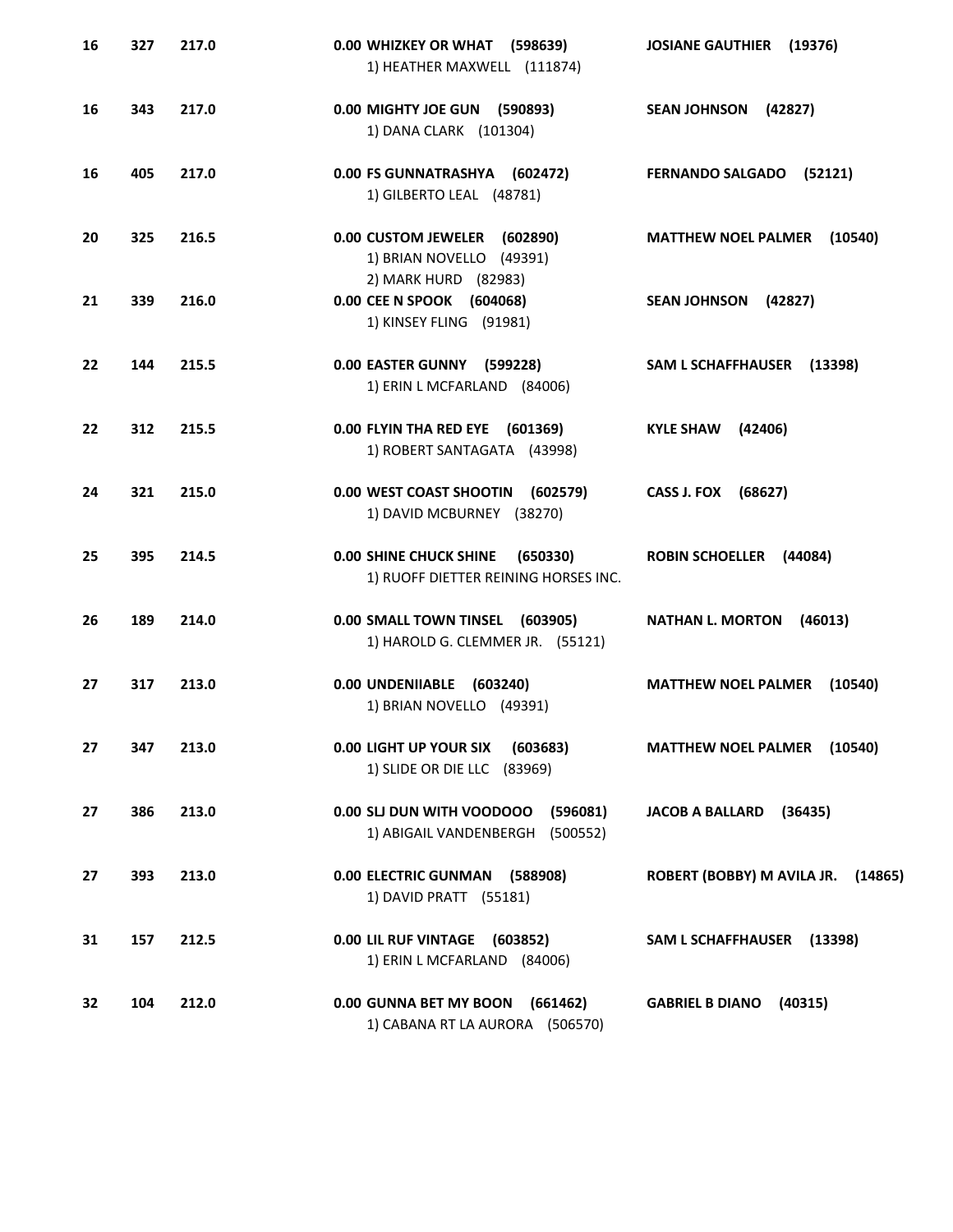| 32 | 381 | 212.0 | 0.00 HOWS IT HANGIN JOE (593417)<br>1) HIGH HOPES FARM OF W GROVE LLC (                     | <b>ROCKY DARE</b> (30)                    |
|----|-----|-------|---------------------------------------------------------------------------------------------|-------------------------------------------|
| 34 | 385 | 211.0 | 0.00 APRIL FOOLS (590836)<br>1) GARY OLLEY (42062)                                          | JACOB A BALLARD (36435)                   |
| 35 | 161 | 210.0 | 0.00 A SPOOKIN GAL (598565)<br>1) TEXAS HORSE POWER RANCH LLC (10                           | <b>ANDREW G. FOX (37720)</b>              |
| 36 | 103 | 208.0 | 0.00 ALPHA SUSHI CHIC (604888)<br>1) ALPHA QUARTER HORSES LLC (98316)                       | GABRIEL B DIANO (40315)                   |
| 37 | 403 | 206.0 | 0.00 GOTTA SHINEY PESO (595075)<br>1) PEDRO PASTOR HERNANDEZ (85067)                        | FERNANDO SALGADO (52121)                  |
| 38 | 334 | 205.5 | 0.00 RUBIE RED ROOSTER (597399)<br>1) JEROMY J LIPPS (30900)                                | <b>JEROMY J LIPPS</b><br>(30900)          |
| 39 | 200 | 201.5 | 0.00 CBK NUTRASHFORCASH (598364)<br>1) WILLIAM & CORLISS KELLOGG (50970                     | JOSH MURPHY (77185)                       |
| 40 | 165 | 0.0   | 0.00 BABY BLUES DUN IT (604954) ANDREW G. FOX (37720)<br>1) TEXAS HORSE POWER RANCH LLC (10 |                                           |
| 40 | 384 | 0.0   | 0.00 DUN STEPPIN JUICE (596090)<br>1) ROBERT LEE VANDENBERGH (507471)                       | JACOB A BALLARD (36435)                   |
| 40 | 401 | 0.0   | 0.00 XTRA WINDING STEP (595481)<br>1) SMART LIKE JUICE INC. (44785)                         | <b>ALEJANDRO ORTIZ VASQUEZ</b><br>(57623) |

Show Secretary: